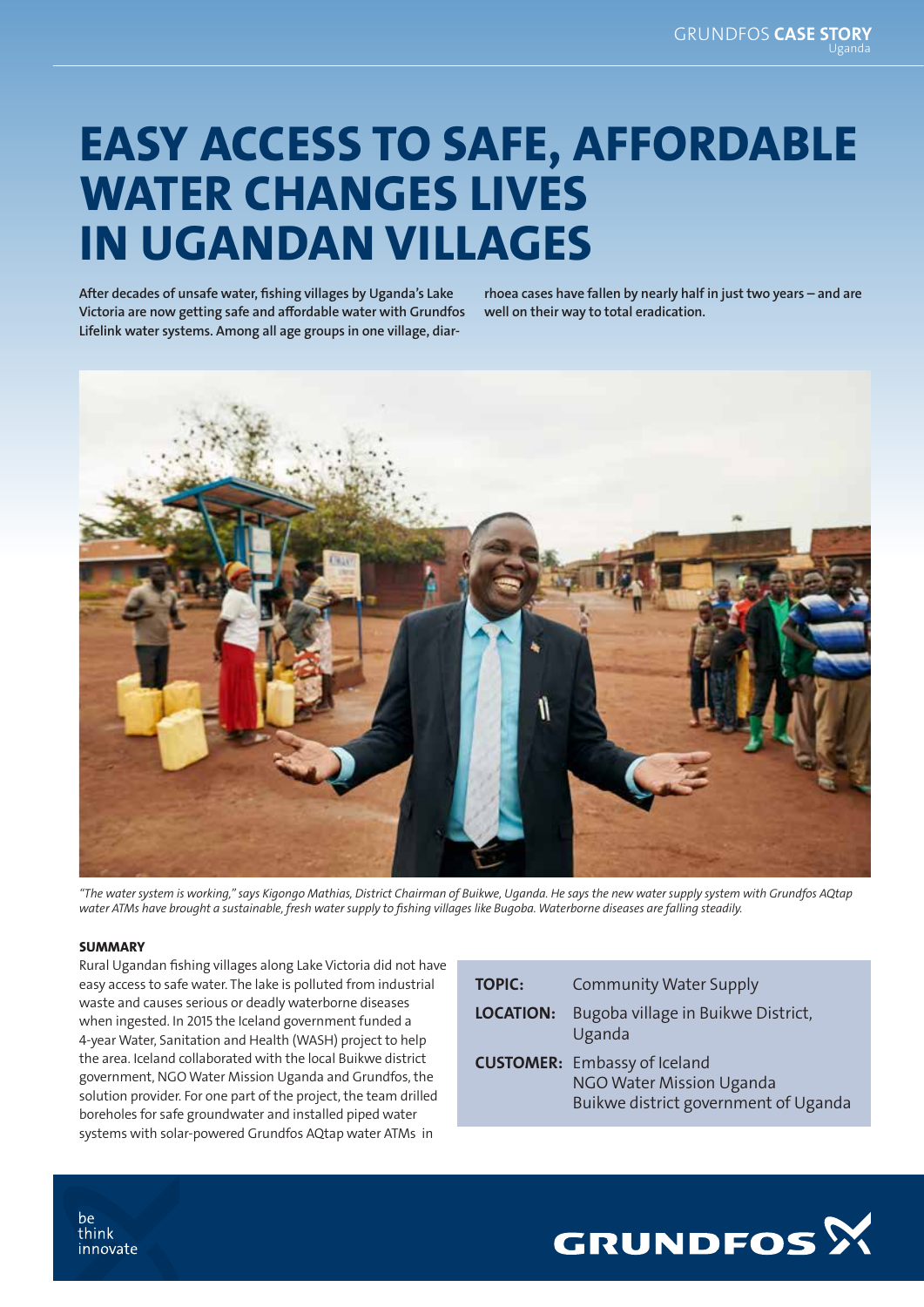

*"We invested a lot in medical treatment for our kids and even ourselves when we got sick," says Annet Kasukya, a villager in Bugoba of the time before the Grundfos Lifelink water systems. "We could not save any money that could help us in our daily lives."*

39 villages covering about 45,000 people. With this collaborative effort, after nearly two years the rate of sickness related to waterborne diseases is steadily falling. In Bugoba village, the number of diarrhoea cases among all age groups has reduced 45% from 2017-2019. Among children under 5 years old, it has dramatically reduced by 65%. Additionally, village water committees are taking over operation of the water systems. Payments for the water go towards operation and maintenance to secure sustainable, longterm operation.

# THE SITUATION

Bugoba village (pop. 10,000) lies in a valley in Buikwe District in the hills above Lake Victoria in Uganda. It takes about an hour by four-wheel-drive from the city of Jinja to Bugoba over the redearth and past sugarcane and cassava crops. The lake sits at the bottom of a long, sloping hillside – about half-hour by foot from the village.

When Annet Kasukya came to Bugoba to marry her fisherman husband, she became one of many women and girls who walked down the hillside path to fill 20-litre jerrycans with water. Then she lugged them back home for cooking and washing. "At first we thought the water was good because we used to take it," Annet Kasukya says. "Then you became sick and thought it's maybe mosquitoes. In the community, people were always sick. My neighbour died of bilharzia. His stomach was swollen. We did not know that it was the lake water affecting us."

Her first-born daughter Hanifa – now six years old – got severe diarrhoea. "We spent a lot of money trying to get her better," Annet says. "She became so dehydrated. It almost took her life." Some villagers thought that if they fetched water from deeper out into the lake, it would be cleaner. That brought its own dangers, including dangers of drowning and crocodiles. "The lake was not good at all," she says.

There was a well, but it was a two-to-three-hour walk up the road in the other direction, and its water was not reliably safe. The other alternative was to buy water from local water vendors. They sold water in the village during the day for 500 Ugandan shillings (USD 0.15) per jerrycan.

"It was expensive. We could not afford that money," she says. "We invested a lot in medical treatment for our kids and even ourselves when we got sick. We could not save any money that could help us in our daily lives."



 $he$ think innovate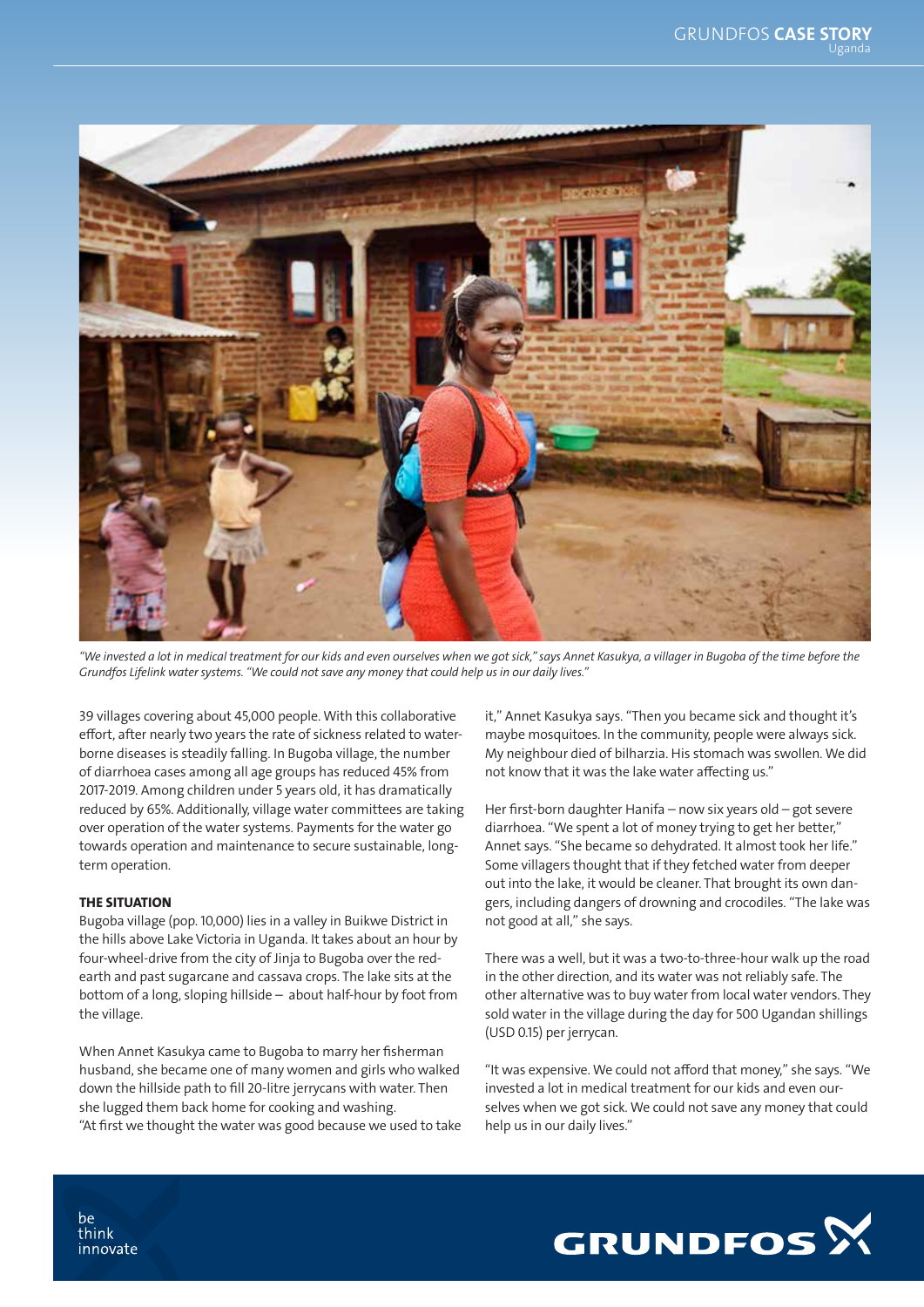The lake had once been a good source of water, but over time industrial development and population growth brought pollution, explains Kigongo Mathias, Buikwe District Chairperson. "The lakeside communities began seeing increasing waterborne diseases, deaths especially among children, high medical bills and declining productive working hours. This started a negative spiral of poverty and retarded growth in young children. This was not desirable to individual households and the district government." There was no NGO present in the area, and the newly created district of Buikwe did not have funds to drill boreholes and prepare water schemes.

#### ICELAND GETS INVOLVED

In 2015, the Iceland Embassy – based in Uganda's capital city, Kampala – started researching the needs for starting a water, sanitation and hygiene (WASH) programme in Buikwe at the request of the district government.

Maurice Ssebisubi, Senior Programme Officer at the embassy, identified 39 established villages along the shoreline. From there, consultants assessed the area. "The biggest problem they found was that there was no clean, safe water," he says. "Second, there were no sanitation facilities. Everything was open defecation. The communities were really badly off."

For the water systems, the Iceland team started studying different options on the market. "We wanted something that could actually give us value for money, while ensuring that they had pumps, so that people would not stop having water, which is the blood of the community."

The team visited several different off-grid water systems in rural Uganda. Each had its specific challenges – like those that used cash transactions. "Whoever collects the money, the money just disappears. And then if a pump breaks down for a week, someone just comes and takes it," he says.

Other projects would have water flowing for six months, but then the tap would go dry. One system in northern villages used a community management model, but the residents struggled with revenue management. "We did not want to make the same mistakes," he says.

# THE SOLUTION: GRUNDFOS LIFELINK WATER SYSTEM

It all changed when Maurice's team visited a solar-powered AQtap "water ATM" in Kikondo near Buikwe. "We looked at the books, and we saw that it had been running for about three years. Whenever we'd go back there, we'd find water flowing."



*Maurice Ssebisubi, Senior Programme Officer at the Iceland embassy in Uganda.* 

Water Mission Uganda, an NGO, had implemented the Lifelink solution with water ATMs in Kikondo. Iceland consulted with them and concluded that the best solution would be to connect the new water schemes with an automated water kiosk solution offering pre-payment, such as the Grundfos AQtap solution. The government of Iceland had already determined the need to collect small payments for the water to ensure funds for operation and maintenance of the water systems. The Grundfos AQtap water ATM offered this with its WaterCard-based pre-payment and online water management system.

Thus, Iceland offered USD 6.7 million for a 4-year WASH programme that would conclude in 2019. The funds included 24 boreholes in 39 villages serving a population of about 45,000 people; solar-powered, submersible Grundfos SP pumps and RSI solar inverters; and 107 solar-powered AQtaps in the villages. Bugoba was one of the villages. It got three AQtaps in 2017.

The WASH programme also delivered sanitation facilities, rainwater harvesting schemes, training and more.

By 2020, the Buikwe District Local Government will receive full ownership of the systems. "The communities have to be able to run the systems themselves," says Unnur Orradóttir Ramette, Ambassador of Iceland in Uganda. "It's a low-cost system, more or less maintenance-free."



 $he$ think innovate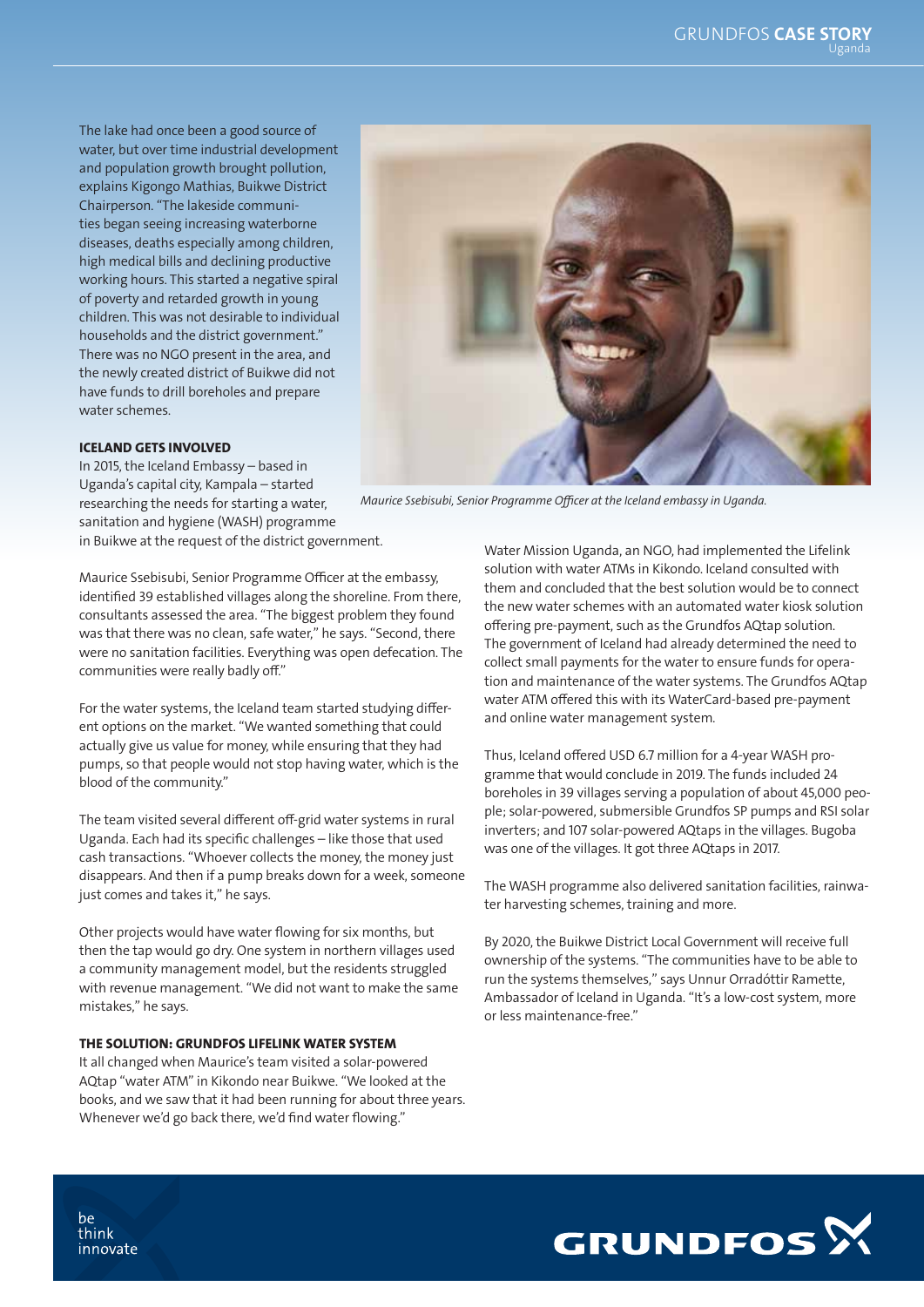

*Bugoba villager Annet Kasukya uses her WaterCard (topped up with water credits) to buy 20 litres of water at a Grundfos AQtap water ATM.* 

## HOW IT WORKS

First, the community tests the borehole water regularly to secure it is safe. After chlorination, the safe water is pumped into tanks by solar power. From there, gravity distributes the water through pipes to the Grundfos AQtap water ATMs. The AQtaps are located centrally in the villages.

The villagers can collect safe water for their households and small businesses at the water points at any time of day or night with pre-paid WaterCards. It costs 100 shillings for 20 litres of water – that is the equivalent of about USD 0.03/20 l.

"We wanted a solution that would be cash-free and that would ensure transparency in the running of the whole system," says Unnur Orradóttir Ramette.

Data from transactions and operations are processed and published online, as well as the operating data from the pumps. "It's extremely easy to transfer money in the AQtap system compared

*"The situation has changed a lot because now we have fresh water. The water is accessible. You can get it whether it's at night or in the morning or at noon. I can afford it. It's not that costly."*

Annet Kasukya, villager, Bugoba village in Buikwe District, Uganda



be think innovate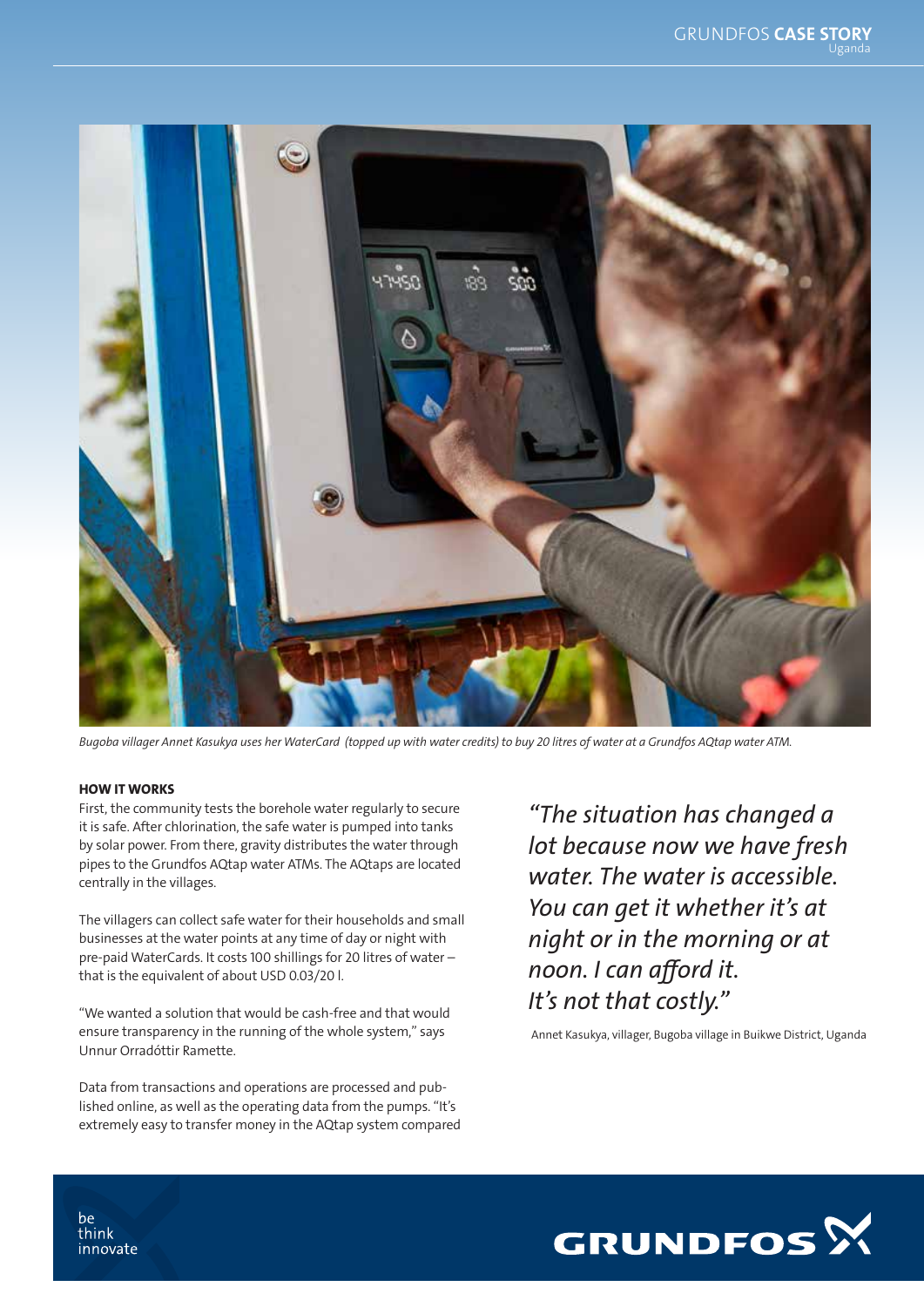

*Villagers fill jerrycans at one of the Grundfos AQtaps in Bugoba village.* 

to others I have seen," says Maurice Ssebisubi. "And second, you manage everything online. The troubleshooting can be done online. We don't need to call anyone."

Water Mission Uganda's Country Director Tom Kisubi says that the system's financial management increases the project's social sustainability. "We have a cashless transaction. Even as we speak, people are able to get credit onto their water cards. People don't have to hold cash. That increases accountability. It increases financial management, and in the end, sustainability of the whole system."

Maurice Ssebisubi adds, "All the money is centralised at the district, but people have WaterCards. Here we have a district official with an account where the money is banked. Everyone can see it. It's all channelled to one person. With previous systems, it was channelled to different committees and treasurers, and the end result was that everything would just collapse. With AQtap, traceability has been really improved."

He says the other big plus of the AQtap water ATM is its durability. "They have withstood the test of three years in these communities," he says. "We haven't had any issues. I always tell people, 'These are the iPhones of water.'"

## THE OUTCOME OF SAFE WATER

In Bugoba village where the AQtaps have been running for more than two years, villager Annet Kasukya says you can see a difference – everywhere you look. "The village is so clean. And we no longer see sick people vomiting or having diarrhoea. People have learnt how to be clean. To maintain cleanliness," she says.

"The situation has changed a lot because now we have fresh water," she continues. "The water is accessible. You can get it whether it's at night or in the morning or at noon. I can afford the 100 shillings. I can buy 20 litres. It's not that costly."



 $he$ think innovate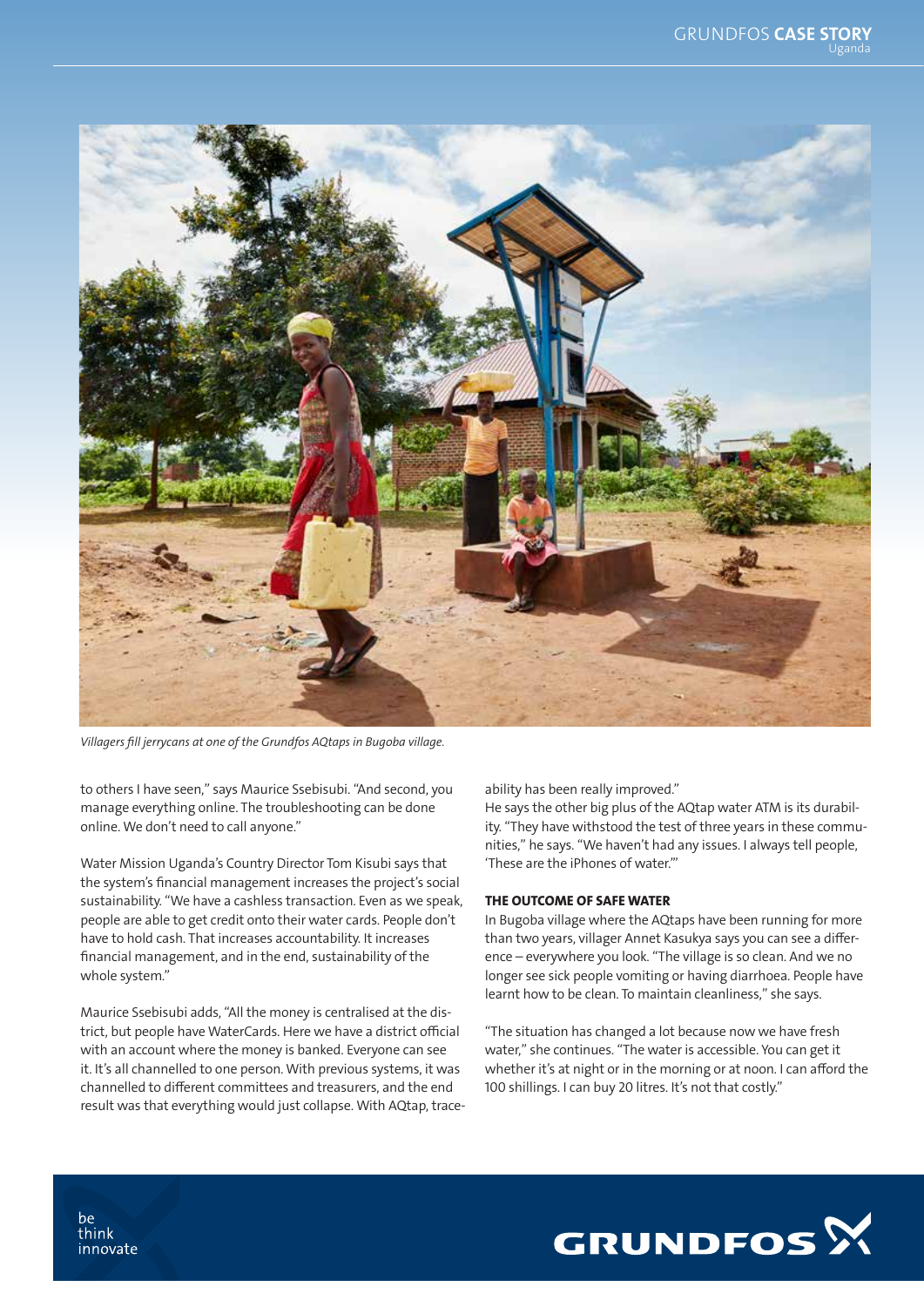

*As the rate of waterborne disease falls in Bugoba, more local children are able to attend school and receive a better education. Here, a science class looks for insects in a field behind their school.*

She adds that now her family can save money on medicine and clinic visits, and her children can go to school. In Bugoba, local teachers say that the number of children enrolling in school has almost doubled after the villagers got access to safe water and sanitation.

According to the embassy's preliminary data after just one year in 2018 throughout Buikwe District, the rate of sickness related to waterborne diseases fell 7%. The district does not yet have WASH programme 2019 data for all the fishing villages. But in Bugoba,

the number of diarrhoea cases among all age groups has reduced 45% from 2017-2019. Among children under 5 years old, it has reduced 65%.

While the Iceland Embassy will do a full assessment of the project, initial figures show that safe water access in the district has grown to about 90% of the population, says Maurice Ssebisubi. "The aim is for total eradication of diarrhoea-related diseases in the villages by the end of 2019," he says.

*"It is my dream to make the entire district have such water systems, so that we can declare it safe in terms of water supply."*

Kigongo Mathias, Buikwe District Chairman, Uganda



be think innovate